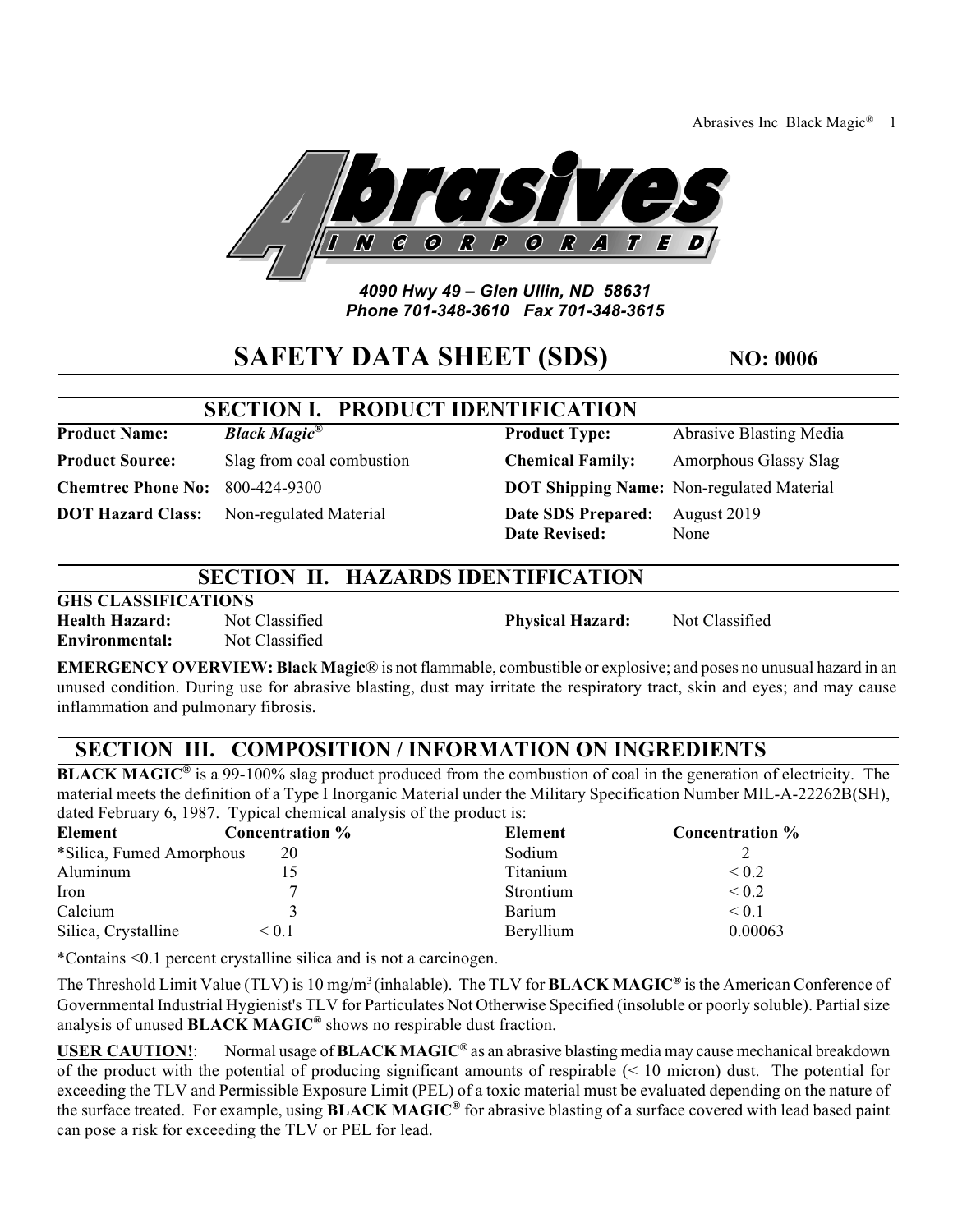# **SECTION IV. FIRST AID MEASURES**

**Eye Contact:** Flush with water for at least 15 minutes. If irritation or redness persists, see a physician..

**Skin Contact:** Wash with soap and water. If irritation persists, see a physician.

**Inhalation:** Remove to fresh air at once. Apply artificial respiration if having breathing difficulties.

**Ingestion:** Give one or two glasses of water. If discomfort persists, see a physician.

### **SECTION V. FIRE FIGHTING MEASURES**

**BLACK MAGIC<sup>®</sup>** will not burn. It has no flash point, no upper or lower flammable limits, and no autoignition temperature. No special fire fighting procedures are required. **BLACK MAGIC®** presents no unusual fire or explosion hazard. Since **BLACK MAGIC®** does not burn, use the appropriate fire extinguishing media for the other materials involved.

### **SECTION VI. ACCIDENTAL RELEASE MEASURES**

**Spill Response Procedures: BLACK MAGIC®** is classified as non-hazardous. Sweep up spilled material and dispose in a sanitary landfill or industrial disposal site. Avoid generating dust. Wet methods and vacuuming are preferred.

#### **SECTION VII. HANDLING AND STORAGE**

**General Procedures:** Follow Safety Data Sheet and label precautions.

**Handling:** Limit dust generation. Keep dry.

#### **SECTION VIII. EXPOSURE CONTROLS / PERSONAL PROTECTION**

| <b>Eve Protection:</b>  | Usage of <b>BLACK MAGIC<sup>®</sup></b> as an abrasive blasting media can present a significant danger to<br>eyes. Safety goggles or full face respirator must be worn. |
|-------------------------|-------------------------------------------------------------------------------------------------------------------------------------------------------------------------|
| <b>Skin Protection:</b> | Usage of <b>BLACK MAGIC</b> <sup>®</sup> as an abrasive blasting agent media can be an irritant to the skin.<br>Protective clothing should be worn.                     |
| <b>Ventilation:</b>     | Sufficient local ventilation is recommended whenever possible to reduce worker exposure to below<br>the TLV.                                                            |

**Respiratory Protection:** For exposures up to five times the TLV for particulates not otherwise specified, a NIOSH/MSHA approved half face air purifying respirator equipped with P100 filters may be used. For exposure up to fifty times the TLV, a NIOSH/MSHA approved full face respirator equipped with P100 filters may be used. For higher exposures, a type CE airline respirator for abrasive blasting must be used.

| <b>SECTION IX.</b>          | PHYSICAL AND CHEMICAL PROPERTIES |                                    |              |
|-----------------------------|----------------------------------|------------------------------------|--------------|
| Boiling $Point(F)$ :        | >2000                            | Specific Gravity ( $H_2O = 1$ ):   | 2.855        |
| <b>Solubility in Water:</b> | $< 0.1\%$                        | <b>Percent Volatile by Volume:</b> | $\leq 0.1\%$ |
| Appearance:                 | Black solid, glassy slag         | <b>Typical PH Level</b>            | 7.5-9.5      |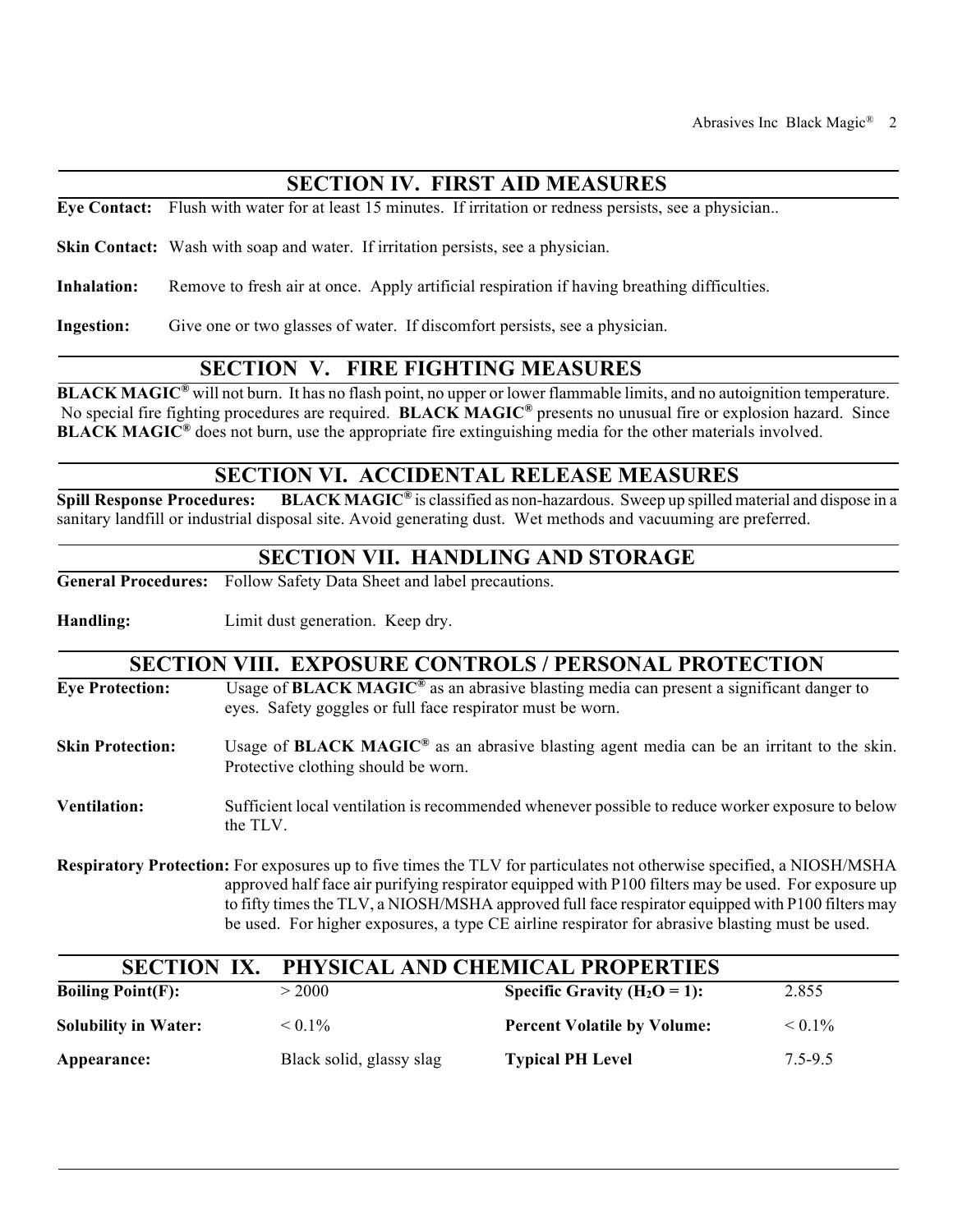# **SECTION X. REACTIVITY DATA**

**BLACK MAGIC®** is stable under normal conditions. **BLACK MAGIC®** does not undergo hazardous polymerization, nor form any hazardous chemical decomposition products. Under normal usage, physical breakdown of **BLACK MAGIC®** may produce significant respirable (< 10 micron) dust particles. Amorphous silica, a major component of **BLACK MAGIC®**, is incompatible with hydrofluoric acid.

## **SECTION XI. TOXICOLOGICAL INFORMATION**

**Routes Of Entry:** Inhalation, ingestion, and skin absorption.

#### **HEALTH HAZARDS:**

- **Acute:** Can cause respiratory inflammation resembling pneumonia. Contact with skin that has been scraped or cut may cause rashes or ulcers. Eye irritant from dust or particulates.
- **Chronic:** Inhalation of dust over a long period of time increases the risk of developing lung diseases, including pneumoconiosis.

#### **Symptoms Of Overexposure:**

**Inhaled:** Shortness of breath, coughing, reduced pulmonary function, weight loss, chest pain, fatigue.

#### **Contact with**

**eyes or skin:** Irritation, possible skin rashes or ulcers.

**Swallowed:** Gastro-intestinal discomfort.

**Contains suspected cancer agents?** yes **NIOSH:** yes **NTP:** yes **IARC:** yes

## **SECTION XII. ECOLOGICAL INFORMATION**

**Eco-Toxicological Information:** This product is not classified as environmentally hazardous. However, this does not exclude the possibility that large or frequent spills can have a harmful or damaging effect on the environment.

**Bioaccumulation/Accumulation:** This product is not bio-accumulating.

**Distribution:** Not available.

**Aquatic Toxicity:** None known.

**Chemical Fate Information:** Not available.

### **SECTION XIII. DISPOSAL CONSIDERATIONS**

**Waste Disposal:** Handle as inert material. In the unused form, material may be disposed of as non-hazardous solid waste, in accordance with local, state, and federal regulations.

### **SECTION XIV. TRANSPORT INFORMATION**

**Dot Shipping Name:** Non-regulated Material.

**Dot Hazard Class:** Non-regulated Material.

# **SECTION XV. REGULATORY INFORMATION**